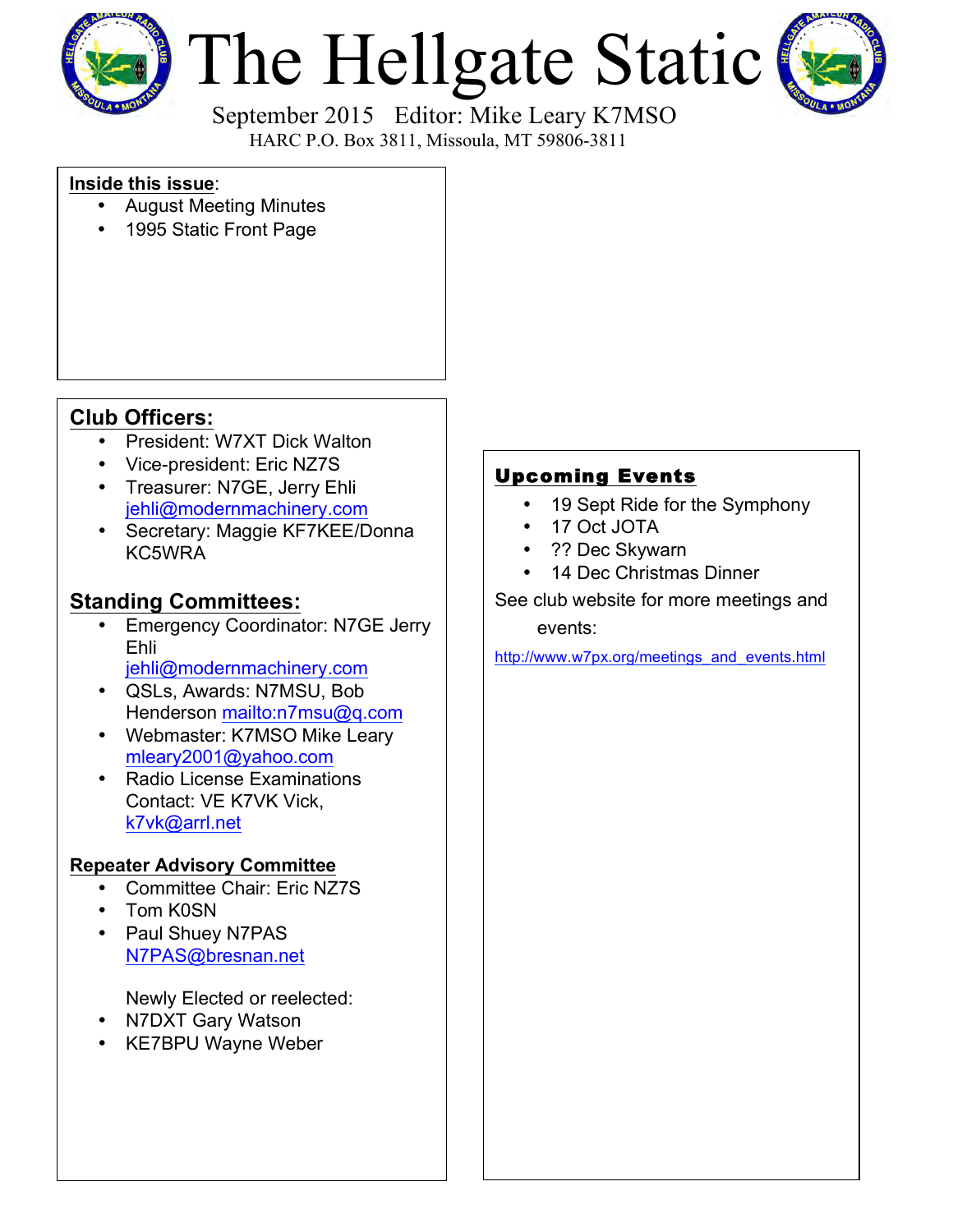#### **HARC Meeting Minutes August 10 2015 Latimer Fire Station**

- Jerry Ehli N7GE called the meeting to order. President Dick Walton was out of town. The following were in attendance: Jerry Ehli N7GE, Wayne Weber KE7BPU, Maggie Lough KF7KEE, Donna Pecastaing KC5WRA, Frank Kisselbach W7PAQ, Rich Kingdon K7QNZ, Bob Henderson N7MSU, Dean Morton KG7CBD, Bryce Nordgren AF7RQ
- Minutes from June 2015 were presented. Maggie Lough KF7KEE moved to approve the minutes. Donna Pecastaing KC5WRA 2<sup>nd</sup>. Passed.
- Jerry Ehli N7GE Treasurer presented the Treasurer's Report for July 2015. Maggie Lough KF7KEE moved to approve the report. Frank Kisselbach W7PAQ 2<sup>nd</sup>. Passed.
- Jerry Ehli issued second call for volunteers for the Ovando Gran Fondo event coming up on Sept 19 and passed around a sign-up sheet. There will be 200-250 cyclists on a 60 mile course including 2 optional "challenge routes", as well as possible bear encounters.
- Nomination of a new trustee for the club call W7PX was opened up for final nominations. Bob Black K7BA who had held the position for many years passed away in Feb. Names put forth in July included Mike Leary K7MSO, Eric Sedgwick NZ7S, Wayne Weber KE7BPU, Vick Applegate K7VK. Bob HendersonN7MSU moved to close nominations to be voted on at September meeting. Wayne Weber KF7BPU  $2^{nd}$ . Passed.
- VHF Net Control Operators: Sept 2 Donna Pecastaing KC5WRA. Dick Walton will need to appoint operators for other dates.
- In spite of a power outage due to a severe storm at his home, Frank Kisselbach presented the program on remote operations of a PSK31 home station a cell phone and WiFi connection.
- Wayne Weber KE7BPU moved to adjourn. Rich Kingdon K7QNZ 2<sup>nd</sup>. Passed.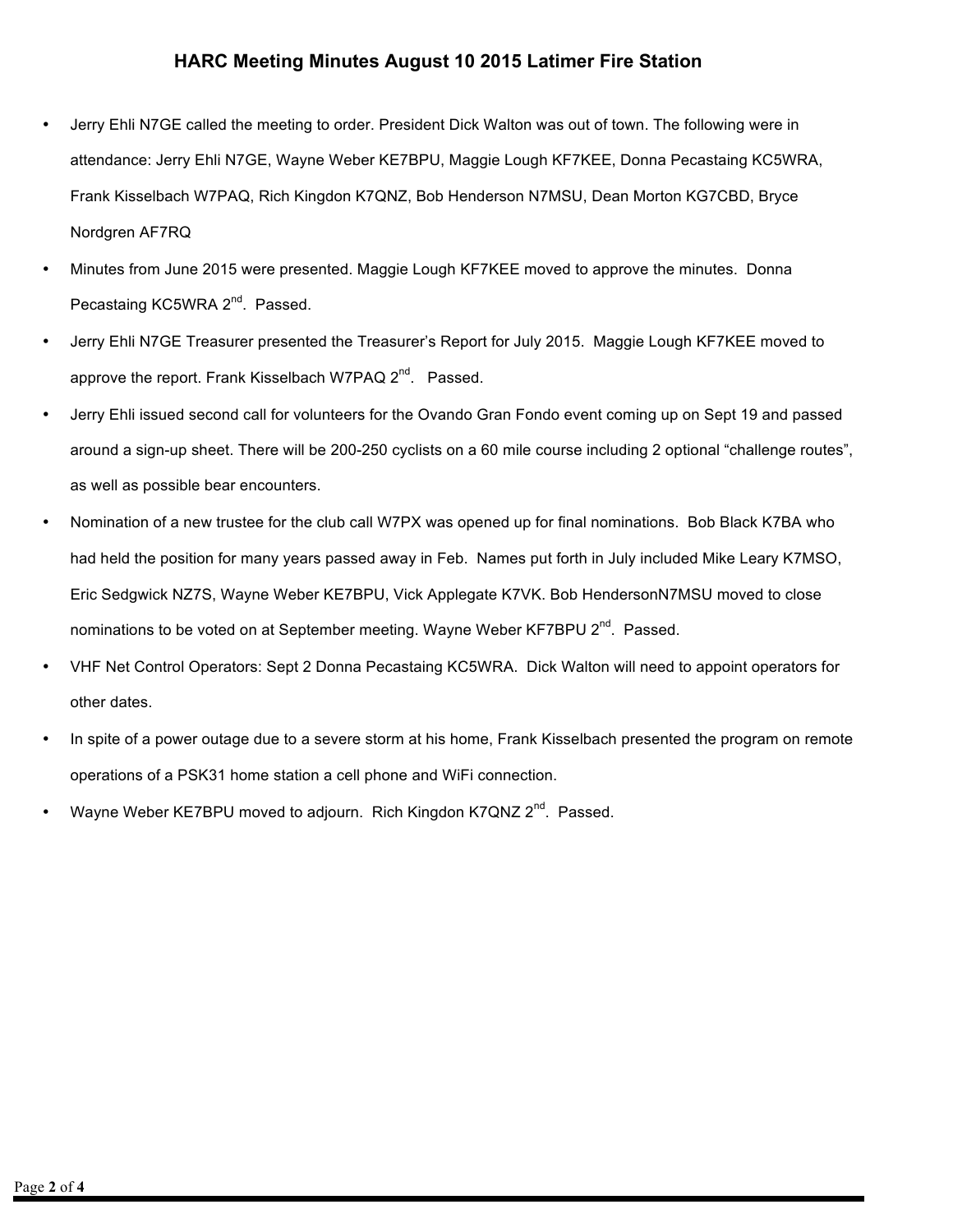## **A Message From The President**

Memo to Members:

As you may recall, Bob Black, K7BA, passed away in February. Bob was the longtime trustee for HARC's club call, W7PX. At the July meeting we opened nominations for Bob's replacement. Those nominated were: Vick Applegate, K7VK; Mike Leary, K7MSO; Eric Sedgwick, NZ7S; and Wayne Weber, KE7BPU. Vick subsequently withdrew his name on grounds of age (he's almost as old as your Club President). Nominations remained open for the August meeting, but no new names were proposed. The nominations were closed at that meeting by a properly presented and adopted motion. The election will take place at the September meeting. Voting will by secret, written ballot.

According to the FCC rules, a trustee for a club call is to be appointed by a club officer. HARC has a tradition of doing things more democratically. I will appoint the person elected by the membership.

Please give this matter your careful consideration. The person selected must be willing and able to discharge the duties of a club call trustee, as specified by the FCC regulations.

Our club call is an excellent one with strong Missoula roots: it was originally issued to Phil Coulter by the FCC long before WWII. We want to be certain that it remains with the club forever.

--Dick Walton, W7XT